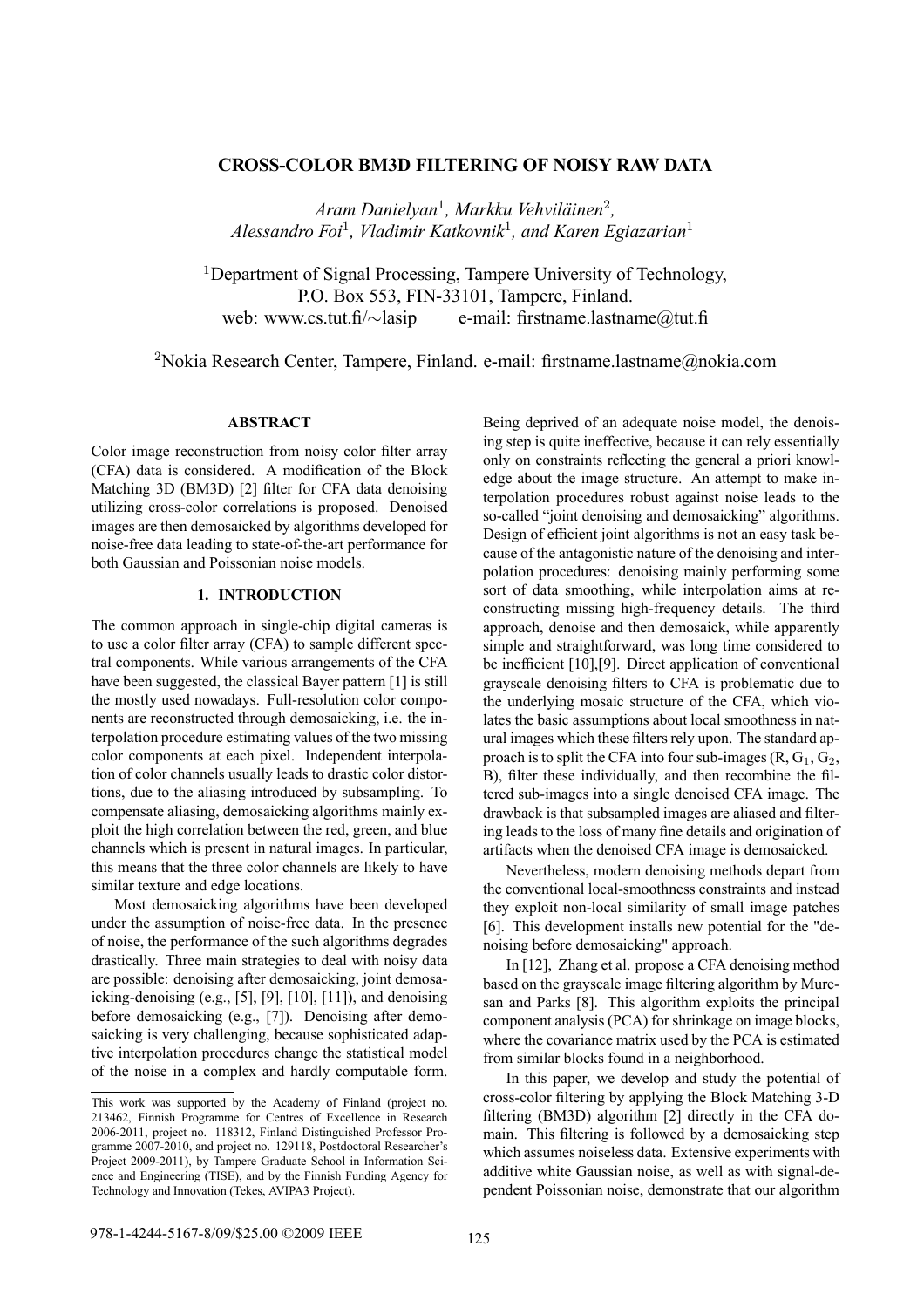

Figure 1. A simple example of grouping in an artificial image, where for each reference block (with thick borders) there exist perfectly similar ones.

works very well. In particular, it achieves numerical results which are uniformly better than the best state-ofthe-art results reported in [12]. The visual quality of the color images produced by our procedure is also very good, without the artifacts that typically arise when conventional filtering algorithms are directly applied to CFA prior to demosaicking. This ability of BM3D follows from the special non-local modeling embedded in this algorithm in order to reveal common features of similar image patches at different locations [6].

The rest of the paper is organized as follows. In the next section we discuss key principles of BM3D and introduce the proposed algorithm. Experimental results are given and discussed in the third section. Concluding remarks are made in the last section.

## **2. BLOCK MATCHING AND 3-D FILTERING**

The general concept of the BM3D denoising algorithm is the following.

- 1. *Block-wise estimates*. For each block in the noisy image the filter performs:
	- (a) *Grouping*. Find blocks that are similar to the currently processed one, and then stack them together in a 3-D array (group).

The idea of the grouping is illustrated in Figure 1. Assuming that the stacked noisy blocks are corresponding to the perfectly identical noiseless blocks, an element-wise average (i.e. averaging between pixels at the same relative positions) will be an optimal estimator. In this way, we achieve an accuracy that cannot be obtained by processing the separate blocks independently. If the blocks stacked within the same group are not identical, averaging is no longer optimal. Therefore, a filtering strategy more effective than averaging should be employed.

(b) *Collaborative filtering*. Apply a 3-D transform to the formed group, attenuate the noise



Figure 2. Illustration of a group composed of blocks having different color configurations (left) vs. one composed by blocks having the same color configuration (right).

by shrinkage (e.g., hard-thresholding) of the transform coefficients, invert the 3-D transform to produce estimates of all grouped blocks, and return the estimates of the blocks to their original place.

Due to the similarity between the grouped blocks, the transform can achieve a highly sparse representation of the true signal so that the noise can be well separated by shrinkage.

2. *Aggregation*. Compute the estimates of the output images by weighted averaging all of the obtained block-wise estimates that are overlapping.

A detailed description of the BM3D denoising algorithm can be found in [2]. Here, we intentionally give only general features of the BM3D algorithm referring to the paper [2], where the algorithm is introduced, and to the paper [6], where the evolution of the ideas exploited in this algorithm is discussed. One of the principal features of the BM3D algorithm is the so-called collaborative filtering enabled by the 3-D structure of groups formed from similar blocks. A multiple-model interpretation of this filtering is presented in [6].

#### **2.1. Color-constrained grouping**

Applying the original BM3D algorithm to CFA images can lead to severe checkerboard artefacts in regions with small (but non zero) intercolor difference. This happens when blocks with different color configuration are grouped and thresholded together, leading to a faulty intercolor difference estimation (for example, when a block with a red sample in its top-left corner is grouped with others having in their top-left corner a green or blue sample). This issue is easily and effectively resolved by restricting the grouping to blocks having the same color configuration, as illustrated in Figure 2. This is the only modification required in order to successfully apply the BM3D filter to noisy CFA data.

We remark that our filter does indeed exploit all color components simultaneously (hence the term *cross-color filtering*), because the shrinkage operates on the 3-D spectrum computed on a group which includes samples from all color components.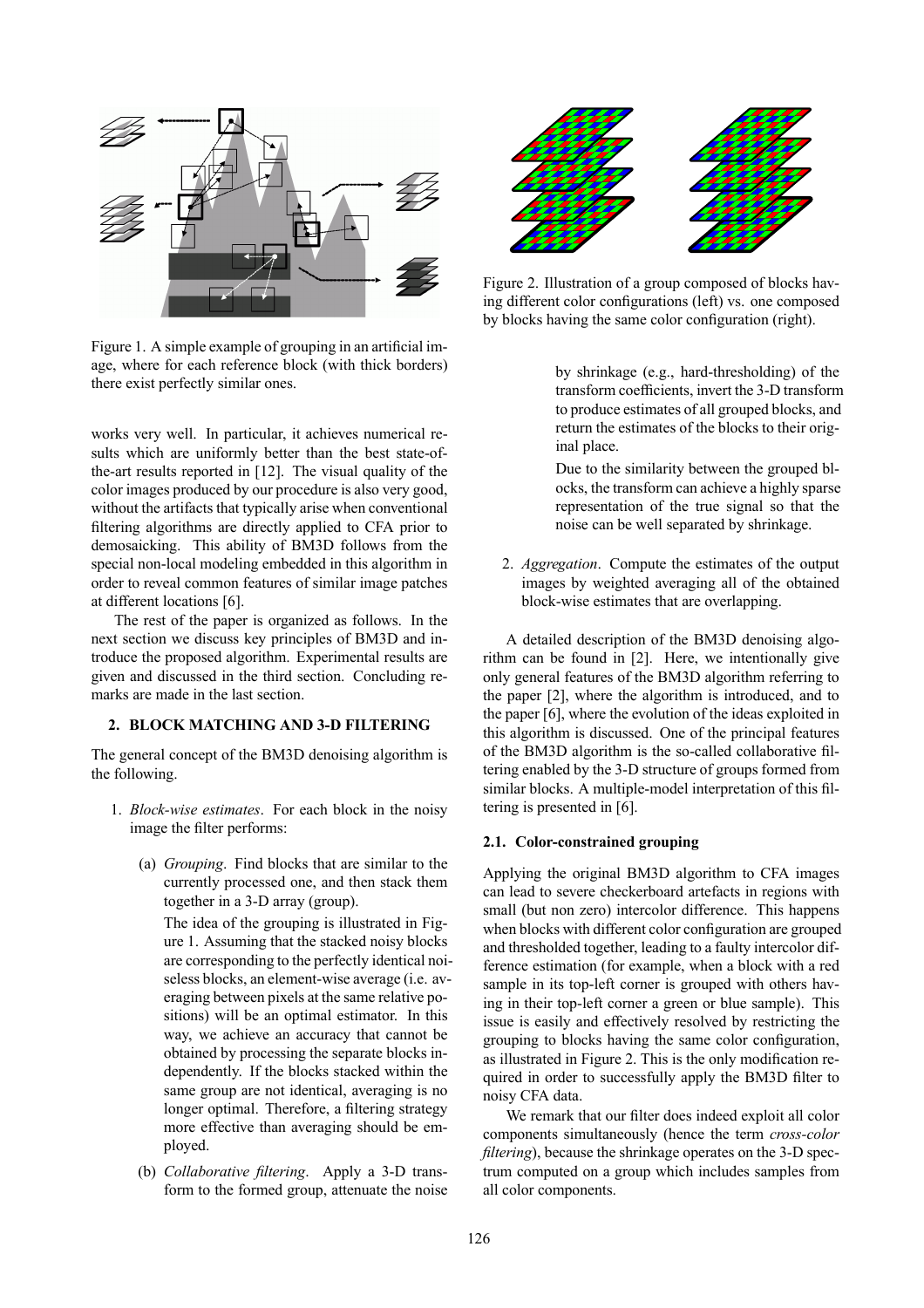#### **3. EXPERIMENTS AND DISCUSSION**

We evaluate the performance of the proposed denoising method by comparing it against the state-of-the-art PCAbased method [12] over three sets of experiments. First, assuming i.i.d. additive white Gaussian noise (AWGN) model, we consider the quality of the CFA images denoised by the two methods. Second, the denoised CFA images are demosaicked and compared. Third, we demonstrate results of denoising and demosaicking of images corrupted by the signal-dependent noise.

Throughout all experiments, four test images from the Kodak dataset are used: *Flower*, *Houses*, *Lighthouse*, and *Parrots*. Noise-free CFA images are obtained by subsampling the test images according to the Bayer pattern. All image intensities are assumed in the range [0, 1]. The 3-D transform in the BM3D algorithm is realized as separable composition of 2-D discrete cosine (DCT) and 1-D Haar transforms.

#### **3.1. Additive white Gaussian noise**

*First experiment.* We compare the two denoising algorithms in two setups: a) filtering CFA as a single image and b) splitting the CFA into four color components, filtering them separately, and recombining back the denoised CFA image. Three different noise levels are considered  $\sigma = \frac{5}{255}, \frac{12}{255}, \frac{25}{255}.$  Numerical results (PSNR, dB) are presented in Table 1. Both algorithms show better results in denoising the CFA as a single image than componentwise, demonstrating their ability to take advantage of the cross-color filtering. In both setups, our algorithm achieves  $0.8 - 1.9$  dB over [12].

*Second experiment.* We interpolate the denoised CFA images from the first setup of the first experiment with one of the best demosaicking algorithms, the Directional Linear Minimum Mean Square-Error (DLMSEE) algorithm [13]. The numerical results summarized in Table 2 attest that the superior performance of our algorithm is largely maintained after demosaicking, with an advantage of about 1 dB over [12].

Visual inspection shows that CFA images denoised by the algorithm [12] suffer from strong residual noise, which also leads to color interpolation artefacts. Images denoised by the proposed algorithm, while looking noise-free, contain mild checkerboard artefacts in the areas with small intercolor difference. Some small details are better reconstructed by [12] thanks to the adaptivity of the PCA basis, compared to the fixed DCT transforms of BM3D. Zoomed parts of the corresponding images of *Lighthouse* are shown in Figures 3 and 4.

#### **3.2. Signal-dependent noise**

The noise in raw-data images from digital cameras is not i.i.d. Gaussian. It can be accurately modeled by the sum of a signal-dependent Poissonian component and a signalindependent Gaussian component and by taking into account the clipping due to the limited range of signal representation [3]. Let y be the noise-free image and x a pixel coordinate. The raw-data image  $\tilde{z}$  can be expressed as [3]

 $\tilde{z}(x) = \max\{0, \min\{1, y(x) + \sigma(y(x))\xi(x)\}\}\,$ , (1)

where  $\xi(\cdot)$  is a random variable with zero mean and unit variance and  $\sigma$  is a deterministic function of the form

$$
\sigma^{2}\left(y\left(x\right)\right) = ay\left(x\right) + b\tag{2}
$$

with the constants  $a \in \mathbb{R}^+$  and  $b \in \mathbb{R}$  depending on the sensor's specific characteristics and on the particular acquisition settings.

Most grayscale filters, including BM3D, are designed for i.i.d. Gaussian noise. Homomorphic nonlinear transformations can be employed for variance stabilization and for addressing the bias due to clipping [3], allowing us to utilize the algorithms BM3D and [12], designed for AWGN, for removal of the signal-dependent noise from the raw-data (1). For our simulations we set the noise parameters  $a = 0.004$  and  $b = 0.02<sup>2</sup>$  (which reproduce the noise in the raw-data of a Fuji FinePix S9600 camera at ISO 1600), and rely on the variance-stabilizing and declipping transformations implemented in the ClipPois-Gaus toolbox<sup>1</sup>.

The numerical results, presented in Table 3, are consistent with those for the AWGN case. The zoomed example in Figure 5 shows how the residual noise affect the quality of interpolation.

### **4. CONCLUSION**

The recent development of powerful non-local denoising techniques, relaxing the local-smoothness constraints, opens possibilities to apply these techniques to CFA data directly. In this paper, we have shown how, after a slight modification, one of the best grayscale denoising methods, namely BM3D [2], can be effectively applied for direct CFA cross-color denoising. The denoised CFA can be then accurately demosaicked by algorithms developed for noiseless data. The experiments show a quite essential numerical and visual improvement pushing the stateof-the-art to a higher level. We have also shown that complementing this algorithm by variance-stabilization procedures enables its successful use for data with non-Gaussian signal-dependent noise.

#### **5. REFERENCES**

- [1] Bayer, B.E., "Color imaging array," U.S. Patent 3 971 065, July 1976.
- [2] Dabov, K., A. Foi, V. Katkovnik, and Egiazarian, K., "Image denoising by sparse 3D transform-domain collaborative filtering," *IEEE Trans. Image Process.*, vol. 16, no. 8, pp. 2080-2095, Aug. 2007.
- [3] Foi, A., "Clipped noisy images: heteroskedastic modeling and practical denoising", *Signal Processing*, vol. 89, no. 12, pp. 2609-2629, Dec. 2009.
- [4] Hamilton, J.F., Jr., and J.E. Adams, "Adaptive color plane interpolation in single color electronic camera," U.S. Patent 5 629 734, May 1997.

<sup>1</sup>http://www.cs.tut.fi/~foi/sensornoise.html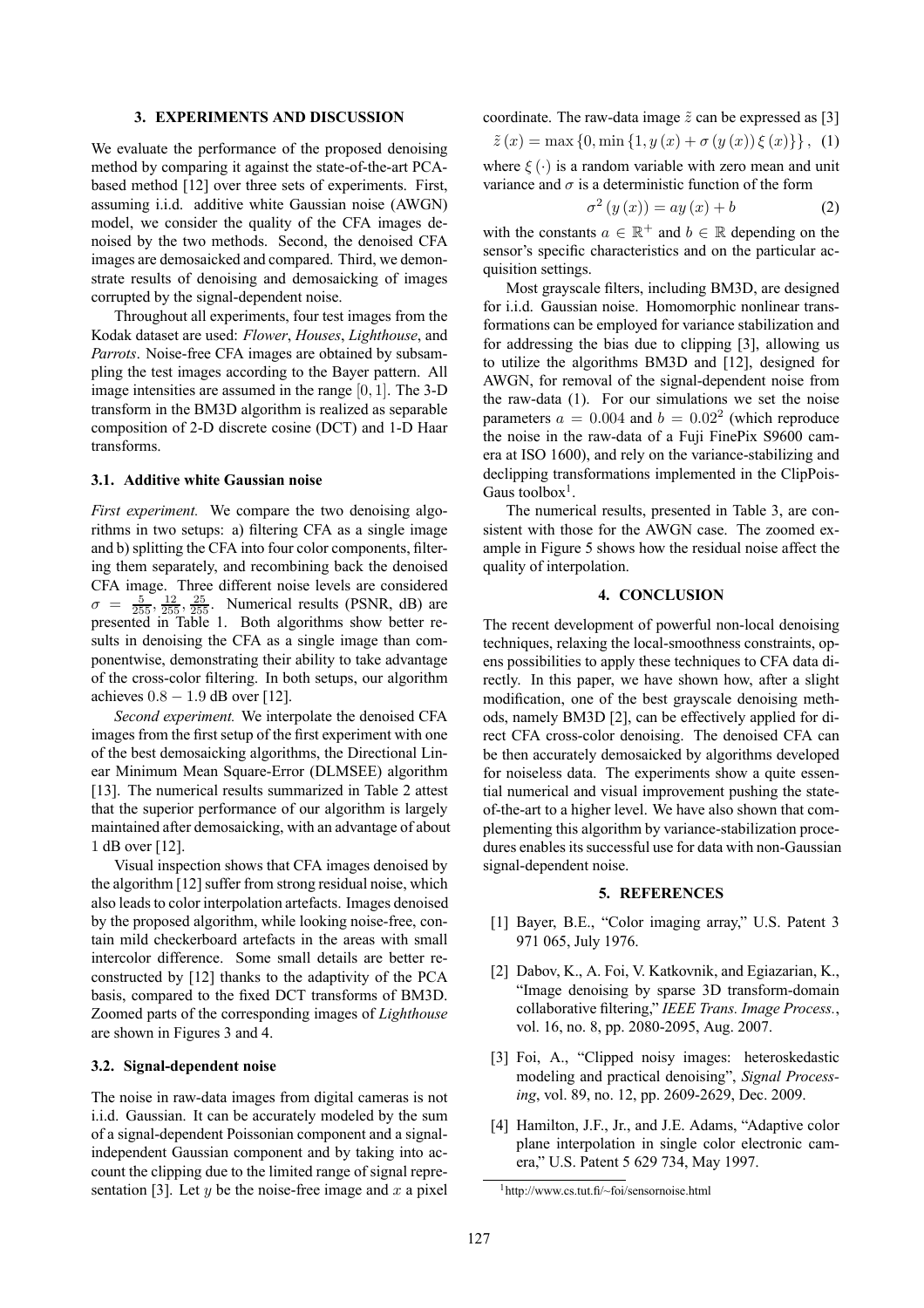|      |   |                               | Proposed     | $\lceil 12 \rceil$ | Proposed     | [12]         | Proposed     | $[12]$       |
|------|---|-------------------------------|--------------|--------------------|--------------|--------------|--------------|--------------|
|      |   | $\sigma$                      | 5/255        |                    | 12/255       |              | 25/255       |              |
| (07) |   | Cross-color<br>Componentwise  | 39.6<br>38.1 | 38.1<br>35.8       | 34.5<br>32.2 | 32.9<br>30.6 | 30.3<br>28.0 | 28.4<br>26.3 |
| (09) |   | Cross-color<br>Componentwise. | 36.3<br>35.3 | 34.2<br>31.9       | 30.9<br>29.3 | 29.4<br>27.7 | 26.9<br>24.8 | 25.3<br>23.5 |
| (19) | 諞 | Cross-color<br>Componentwise  | 37.5<br>36.6 | 36.3<br>34.6       | 32.6<br>31.0 | 31.6<br>30.1 | 29.3<br>27.6 | 27.9<br>26.4 |
| (23) |   | Cross-color<br>Componentwise  | 39.4<br>38.5 | 38.6<br>36.8       | 35.1<br>33.8 | 34.2<br>32.4 | 31.3<br>30.1 | 30.1<br>28.4 |

Table 1. PSNR (dB) results of the denoised CFA images of the first experiment. Computed excluding a 35-pixel border.

|      |          |   | Proposed | $[12]$ | Proposed | [12] | Proposed | $[12]$ |
|------|----------|---|----------|--------|----------|------|----------|--------|
|      | $\sigma$ |   | 5/255    |        | 12/255   |      | 25/255   |        |
| (07) |          | R | 37.8     | 36.8   | 33.9     | 32.6 | 30.1     | 28.5   |
|      |          | G | 39.1     | 38.0   | 34.6     | 33.2 | 30.6     | 28.8   |
|      |          | B | 37.5     | 36.6   | 33.8     | 32.6 | 30.1     | 28.3   |
| (08) |          | R | 32.7     | 31.7   | 29.6     | 28.5 | 26.3     | 24.9   |
|      |          | G | 34.5     | 33.2   | 30.5     | 29.3 | 26.7     | 25.4   |
|      |          | B | 32.8     | 31.9   | 29.8     | 28.7 | 26.5     | 25.2   |
| (19) |          | R | 35.7     | 34.8   | 31.8     | 30.9 | 28.7     | 27.5   |
|      |          | G | 36.8     | 35.9   | 32.5     | 31.6 | 29.4     | 28.1   |
|      |          | B | 36.3     | 35.4   | 32.6     | 31.6 | 29.6     | 28.2   |
| (23) |          | R | 37.7     | 37.3   | 34.4     | 33.9 | 31.0     | 30.1   |
|      |          | G | 39.3     | 38.7   | 35.5     | 34.8 | 31.9     | 30.8   |
|      |          | B | 38.2     | 37.6   | 34.6     | 33.9 | 31.1     | 30.0   |

Table 2. PSNR (dB) of demosaicking results using DLMMSE method [13] on the denoised CFA images. Computed excluding a 20-pixel border.



Figure 3. *Lighthouse*. From left to right: ground truth, denoised by proposed method, denoised by [12]. Gaussian noise  $(\sigma = 12/255).$ 

- [5] Hirakawa, K., and T. W. Parks, "Joint demosaicking and denoising," *IEEE Trans. Image Process.*, vol. 15, no. 8, pp. 2146-2157, Aug. 2006.
- [6] Katkovnik, V., A. Foi, K. Egiazarian, and J. Astola, ìFrom local kernel to nonlocal multiple-model image denoising", *Int. J. Computer Vision*, July 2009.
- [7] Koh, C.C., J. Mukherjee and S.K. Mitra, "New efficient methods of image compression in digital cameras with color filter array," IEEE Trans. Consumer

*Electronics*, vol. 49, no. 4, pp. 1448-1456, Nov. 2003.

- [8] Muresan, D.D., and T.W. Parks, "Adaptive principal components and image denoising," *Proc. ICIP 2003*, vol. 1, pp 1101-1104, 14-17 Sep. 2003.
- [9] Paliy, D., A.Foi, R. Bilcu, V. Katkovnik, "Denoising and Interpolation of Noisy Bayer Data with Adaptive Cross-Color Filtersî, *SPIE-IS&T Electronic Imag-*